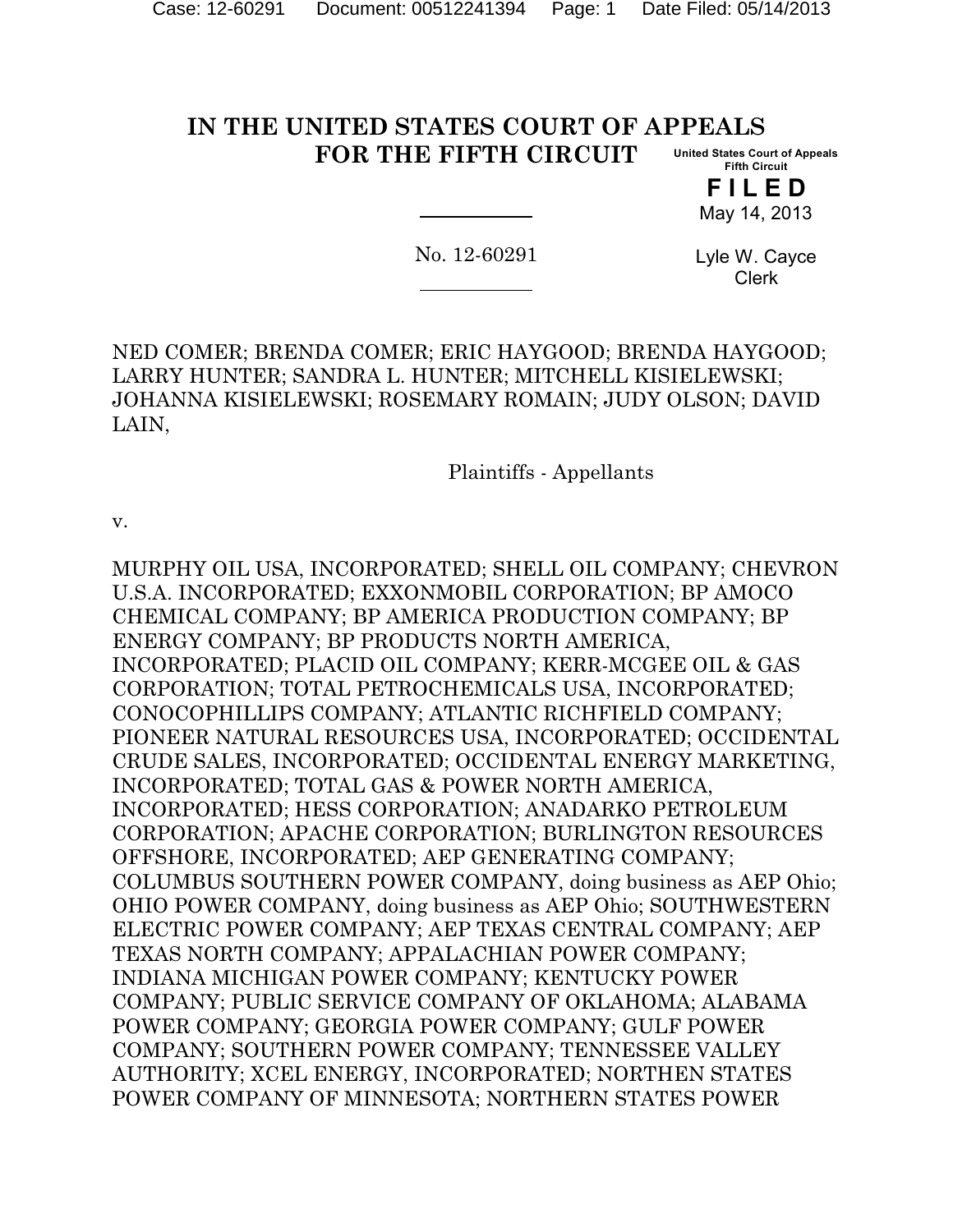COMPANY OF WISCONSIN; PUBLIC SERVICE COMPANY OF COLORADO; SOUTHWESTERN PUBLIC SERVICE COMPANY; CINERGY CORPORATION; DUKE ENERGY CORPORATION; LG&E ENERGY, INCORPORATED; LG&E POWER, INCORPORATED; KENTUCKY UTILITIES COMPANY; WESTERN KENTUCKY ENERGY CORPORATION; CAROLINA POWER & LIGHT COMPANY, doing business as Progress Energy Carolinas, Incorporated; FLORIDA POWER CORPORATION, doing business as Progress Energy Florida, Incorporated; AMEREN ENERGY GENERATING COMPANY; UNION ELECTRIC COMPANY, doing business as Ameren UE; AMEREN ENERGY RESOURCES COMPANY; AMEREN ENERGY FUELS AND SERVICES COMPANY; CENTRAL ILLINOIS PUBLIC SERVICE COMPANY, doing business as Ameren CIPS; AMEREN ENERGY MARKETING COMPANY; ENTERGY CORPORATION; VIRGINIA ELECTRIC AND POWER COMPANY; DOMINION ENERGY, INCORPORATED; NEXTERA ENERGY, INCORPORATED; FLORIDA POWER & LIGHT COMPANY; THE AES CORPORATION; ARCH COAL, INCORPORATED; INTERNATIONAL COAL GROUP, INCORPORATED; ALPHA NATURAL RESOURCES, INCORPORATED; CONSOL ENERGY, INCORPORATED; FOUNDATION COAL HOLDINGS, INCORPORATED; MASSEY ENERGY COMPANY; WESTMORELAND COAL COMPANY; PEABODY ENERGY CORPORATION; RIO TINTO ENERGY AMERICA, INCORPORATED; THE NORTH AMERICAN COAL CORPORATION; OHIO VALLEY COAL COMPANY; BHP MINERALS INTERNATIONAL, INCORPORATED; EI DUPONT DENEMOURS & COMPANY; HONEYWELL INTERNATIONAL, INCORPORATED; DOW CHEMICAL COMPANY, INCORPORATED; AMEREN ILLINOIS COMPANY,

Defendants - Appellees

Appeal from the United States District Court for the Southern District of Mississippi

Before STEWART, Chief Judge, and BARKSDALE and HIGGINSON, Circuit Judges.

HIGGINSON, Circuit Judge: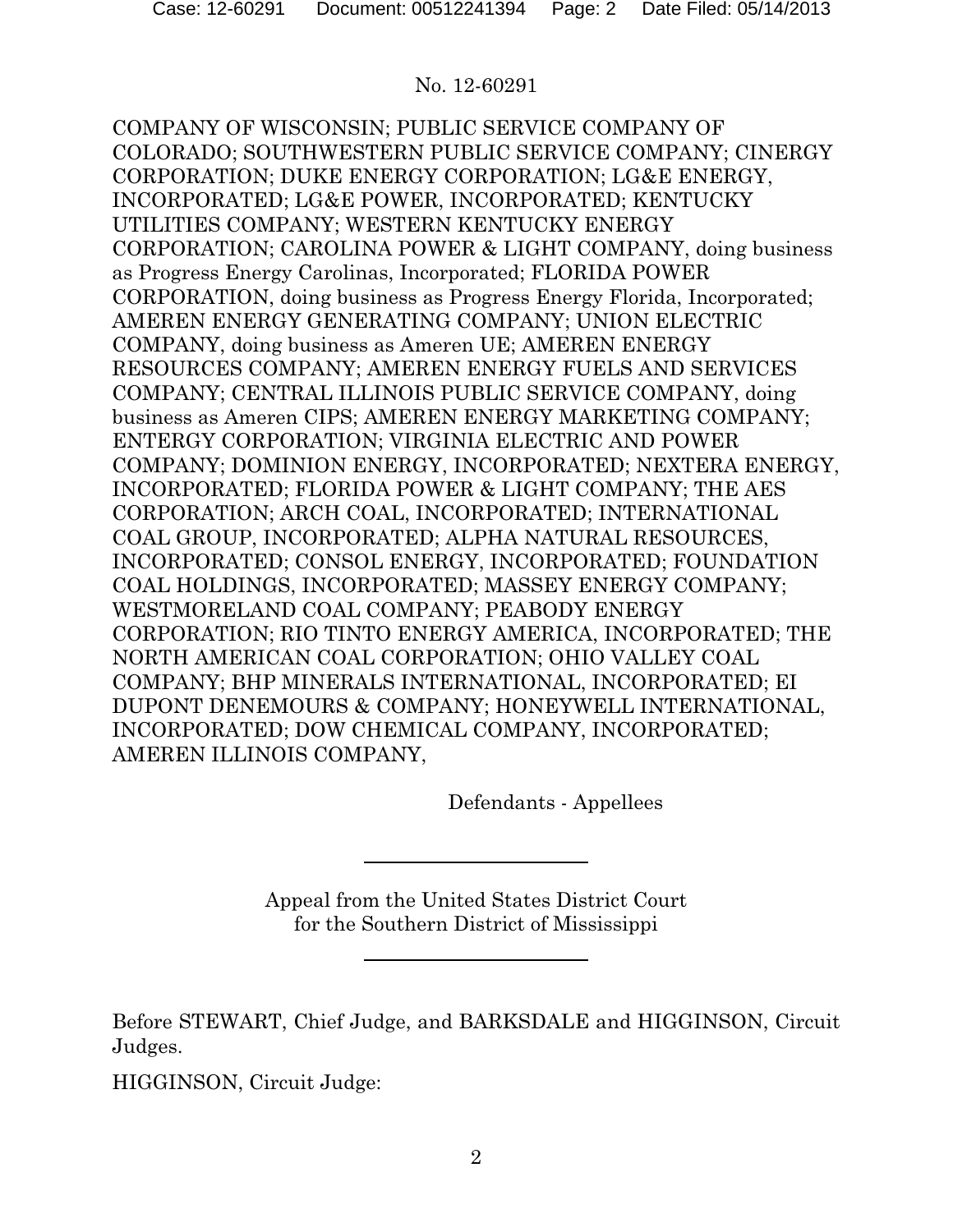A group of Mississippi Gulf Coast residents and property owners ("Plaintiffs") alleged that emissions by energy companies ("Defendants") contributed to global warming, which intensified Hurricane Katrina, which, in turn, damaged their property. The district court dismissed their claims with prejudice. A panel of this court reversed, in part, the district court's dismissal. Before mandate could issue, a majority of this court's active, unrecused judges voted for rehearing en banc. After the en banc vote, but before rehearing, an additional judge was recused. This court determined that it lacked quorum to proceed, and dismissed the appeal. The Supreme Court denied Plaintiffs' petition for a writ of mandamus.

The same group of Gulf Coast residents and property owners ("Appellants") filed what they concede are essentially several of the same claims, against many of the same energy companies ("Appellees"), in the same district court. The district court held, among other things, that the doctrine of res judicata barred their claims. We AFFIRM on the basis of res judicata.

## **I. Facts and Proceedings**

Plaintiffs first filed suit in the Southern District of Mississippi in 2005, alleging that emissions by energy company Defendants "[c]ause[d]" global warming which, increased the "[d]estructive [c]apacity" of Hurricane Katrina, which, in turn, damaged the class members' property. Plaintiffs asserted claims of public and private nuisance, trespass, negligence, unjust enrichment, fraudulent misrepresentation, and civil conspiracy against the companies.

The district court dismissed the case with prejudice, holding that Plaintiffs lacked standing, and that their claims were not justiciable under the political questions doctrine.

A panel of this court reversed and remanded, in part, the district court's decision. *Comer v. Murphy Oil USA*, 585 F.3d 855, 879-80 (5th Cir. 2009). The panel held that Plaintiffs had standing to bring claims for nuisance, trespass,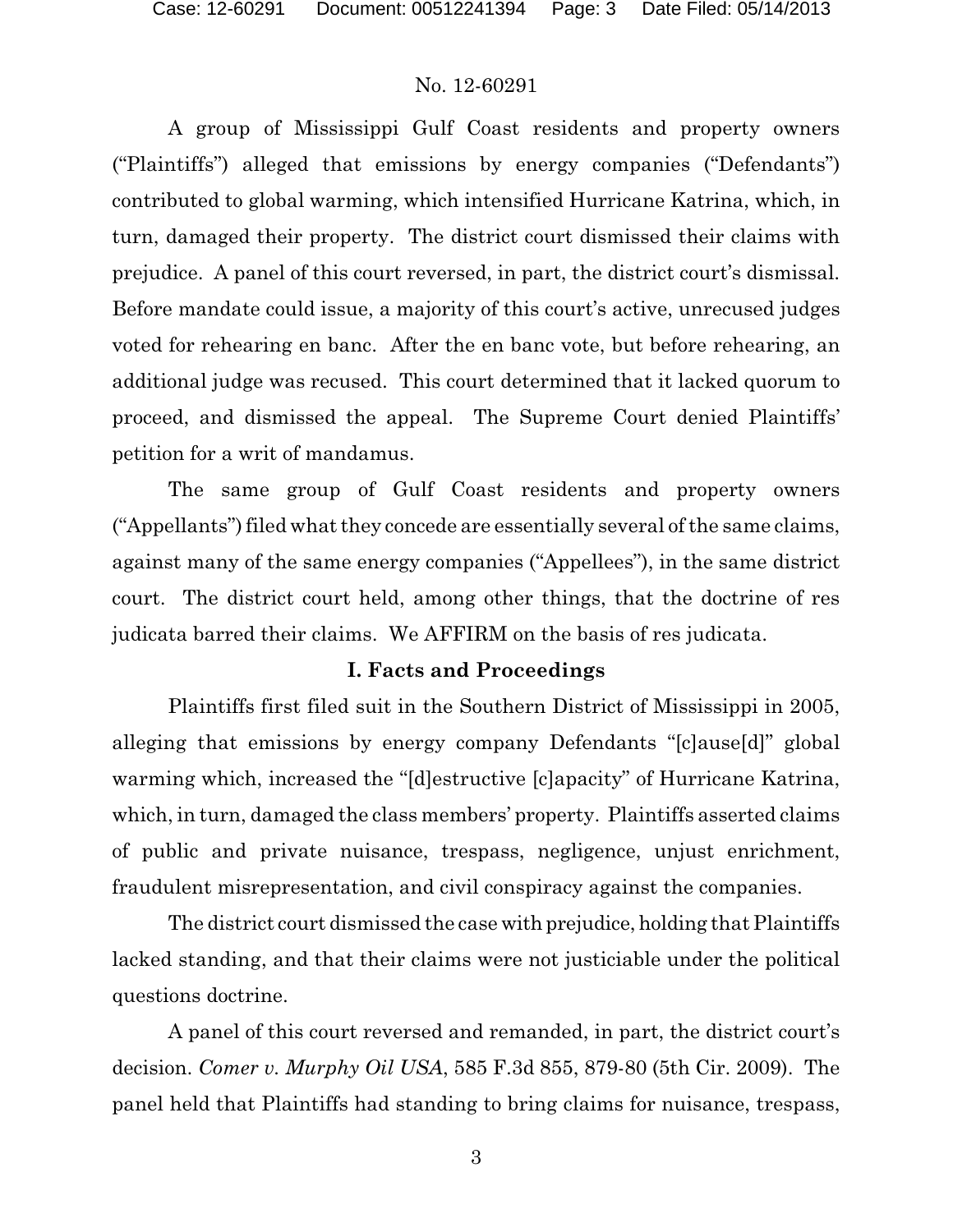and negligence. *Id*. The panel also held that these claims were justiciable under the political questions doctrine. *Id*. at 880. The panel dismissed Plaintiffs' remaining claims for lack of standing. *Id.* at 879-80.<sup>1</sup>

Before the panel opinion's mandate issued, six of this court's nine active, unrecused judges—seven of this court's then-sixteen active judges were recused—voted to rehear the case en banc, in the process vacating the panel's opinion under then-Fifth Circuit Rule  $41.3<sup>2</sup>$  However, before the en banc court reheard the case, an additional judge was recused, leaving only eight active, unrecused judges.

Five of the remaining eight judges issued an order dismissing the appeal for lack of a quorum. *Comer v. Murphy Oil USA*, 607 F.3d 1049, 1053-55 (5th Cir. 2010). They reasoned that "[a]bsent a quorum"—that is, less than a majority of "all circuit judges in regular active service," 28 U.S.C. § 46(c)—"no court is authorized to transact judicial business." *Id*. at 1054. They explained that "[t]he absence of a quorum, however, does not preclude the internal authority of the body to state the facts as they exist in relation to that body, and to apply the established rules to those facts." *Id*. Finally, they observed that "[t]he parties, of course, now have the right to petition the Supreme Court of the United States." *Id*. at 1055.<sup>3</sup>

 $1$ <sup>1</sup> A special concurrence would have affirmed on the alternative basis that Plaintiffs did not "establish that the defendant's actions were a proximate cause of the plaintiffs' alleged injuries." *Comer*, 585 F.3d at 880.

<sup>2</sup> Then-Rule 41.3 provided: "Unless otherwise expressly provided, the granting of a rehearing en banc vacates the panel opinion and judgment of the court and stays the mandate." Rule 41.3 since has been amended to add: "If, after voting a case en banc, the court lacks a quorum to act on the case for 30 consecutive days, the case is automatically returned to the panel, the panel opinion is reinstated as an unpublished (and hence nonprecedential) opinion, and the mandate is released. To act on a case, the en banc court must have a quorum consisting of a majority of the en banc court as defined in 28 U.S.C. § 46(c)."

<sup>&</sup>lt;sup>3</sup> Dissenting judges questioned the existence and adequacy of appellate review of the district court's judgment. *See Comer*, 607 F.3d at 1055-66.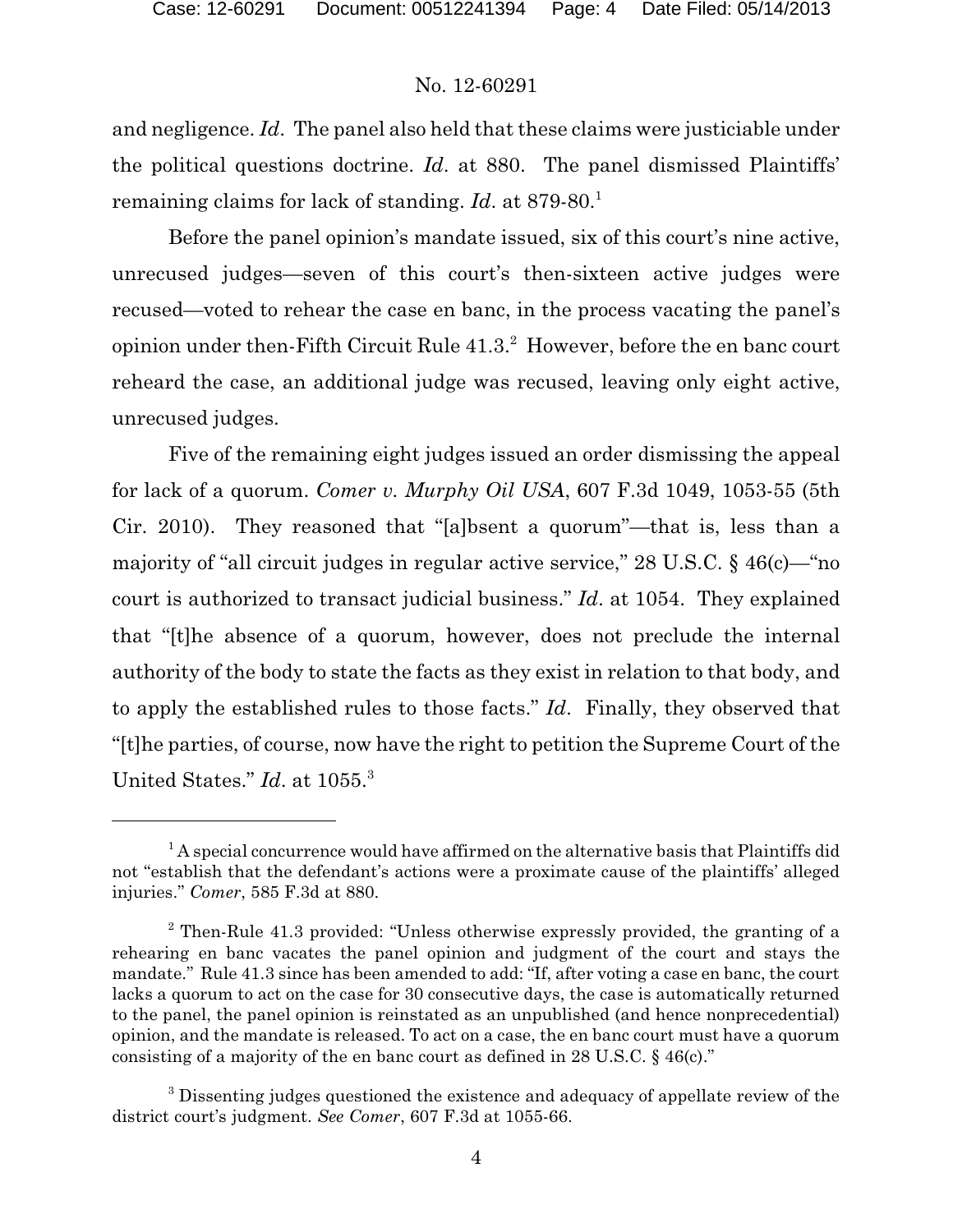Plaintiffs filed a petition for a writ of mandamus to the Supreme Court, seeking review of this court's dismissal of the appeal. Plaintiffs argued in their petition, which spanned thirty-six pages, that this court defaulted on its "constitutional duty to decide th[e] appeal."<sup>4</sup> The Supreme Court denied the petition. *In re Comer*, 131 S. Ct. 902 (2011).

The same group of Gulf Coast residents and property owners filed a new complaint in the Southern District of Mississippi in  $2011$ <sup>5</sup>. They asserted nuisance, trespass, and negligence claims arising from Hurricane Katrina against many of the same energy companies.<sup>6</sup> They acknowledged that "this cause of action was filed originally" in 2005.

The same district court again dismissed their claims. The district court held: that their claims were barred by the doctrine of res judicata, and the applicable statute of limitations; that their claims raised nonjusticiable political questions; that their claims were preempted by the Clean Air Act; that they could not establish proximate causation; and that they lacked Article III standing.

### **II. Standard of Review**

"The res judicata effect of a prior judgment is a question of law that we review *de novo*." *Spicer v. Laguna Madre Oil & Gas II, L.L.C. (In re Tex. Wyo.*

<sup>&</sup>lt;sup>4</sup> Plaintiffs acknowledged in their petition that the district court's judgment was a "final" decision."

<sup>&</sup>lt;sup>5</sup> The parties do not dispute that the 2011 complaint created a new case ("*Comer II*") that is distinct from the case ("*Comer I*") created by the 2005 complaint. Indeed, the district court assigned *Comer I* and *Comer II* different case numbers.

 $6$  Appellants named as defendants eighty-four energy companies, of which twenty-four had been named in the operative third amended complaint in *Comer I*. They had tried to name the remaining fifty-nine defendants in a proposed fourth amended complaint in *Comer I*.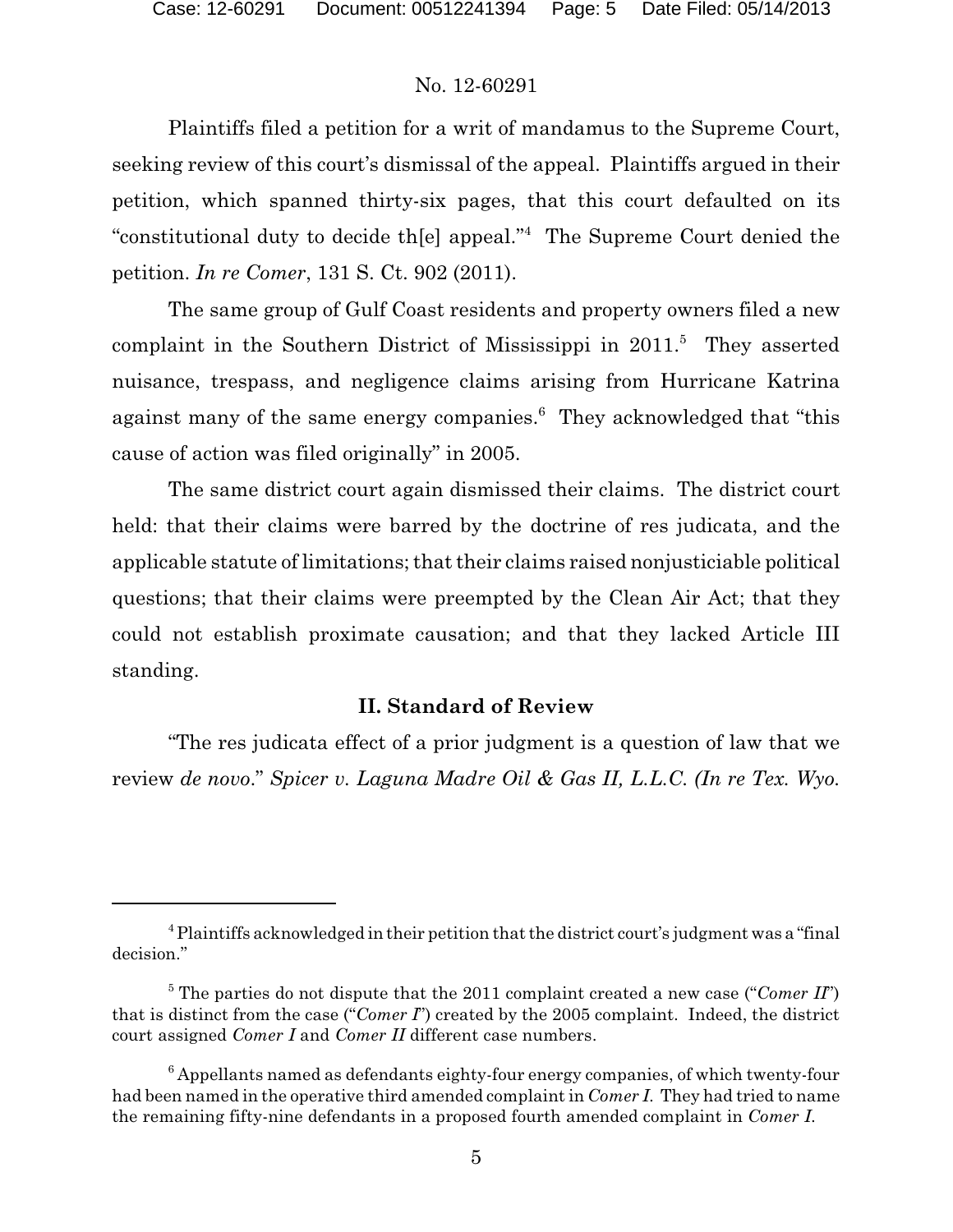*Drilling, Inc.*), 647 F.3d 547, 550 (5th Cir. 2011) (quoting *Davis v. Dallas Area Rapid Transit*, 383 F.3d 309, 313 (5th Cir. 2004)).<sup>7</sup>

### **III. Res Judicata**

"From time immemorial the courts have held that a judgment, valid on its face, cannot, in the absence of fraud in its procurement, be collaterally attacked as to mere errors or irregularities committed by the court in the exercise of its jurisdiction or in the course of the proceedings even though errors and irregularities may appear on the face of the record." *Iselin v. Meng*, 307 F.2d 455, 457 (5th Cir. 1962) (quoting *Iselin v. La Coste*, 147 F.2d 791, 794 (5th Cir. 1945)). This principle "that controversies once decided shall remain in repose," known as res judicata, "does not depend upon whether or not the prior judgment was right." *Meng*, 307 F.2d at 457 (quoting *Rubens v. Ellis*, 202 F.2d 415, 418 (5th Cir. 1953)); *see Federated Dep't Stores, Inc. v. Moitie*, 452 U.S. 394, 398 (1981) ("[T]he res judicata consequences of a final, unappealed judgment on the merits [are not] altered by the fact that the judgment may have been wrong or rested on a legal principle subsequently overruled in another case."); *Proctor & Gamble Co. v. Amway Corp.*, 376 F.3d 496, 500 (5th Cir. 2004) ("[E]ven an incorrect judgment is entitled to *res judicata* effect."). The "indulgence of a contrary view would result in creating elements of uncertainty and confusion and in undermining the conclusive character of judgments, consequences which it was the very purpose of the doctrine of *res judicata* to avert." *Moitie*, 452 U.S. at 398-99 (quoting *Reed v. Allen*, 286 U.S. 191, 201 (1932)).

This "rule of res judicata encompasses two separate but linked preclusive doctrines: (1) true res judicata or claim preclusion and (2) collateral estoppel or issue preclusion." *Test Masters Educ. Servs., Inc. v. Singh*, 428 F.3d 559, 571 (5th Cir. 2005); *see Taylor v. Sturgell*, 553 U.S. 880, 892 (2008) ("The preclusive

 $7$  Because we affirm on the basis of res judicata, we do not address Appellants' other claims. *See Ellis v. Amex Life Ins. Co.*, 211 F.3d 935, 938 n.1 (5th Cir. 2000).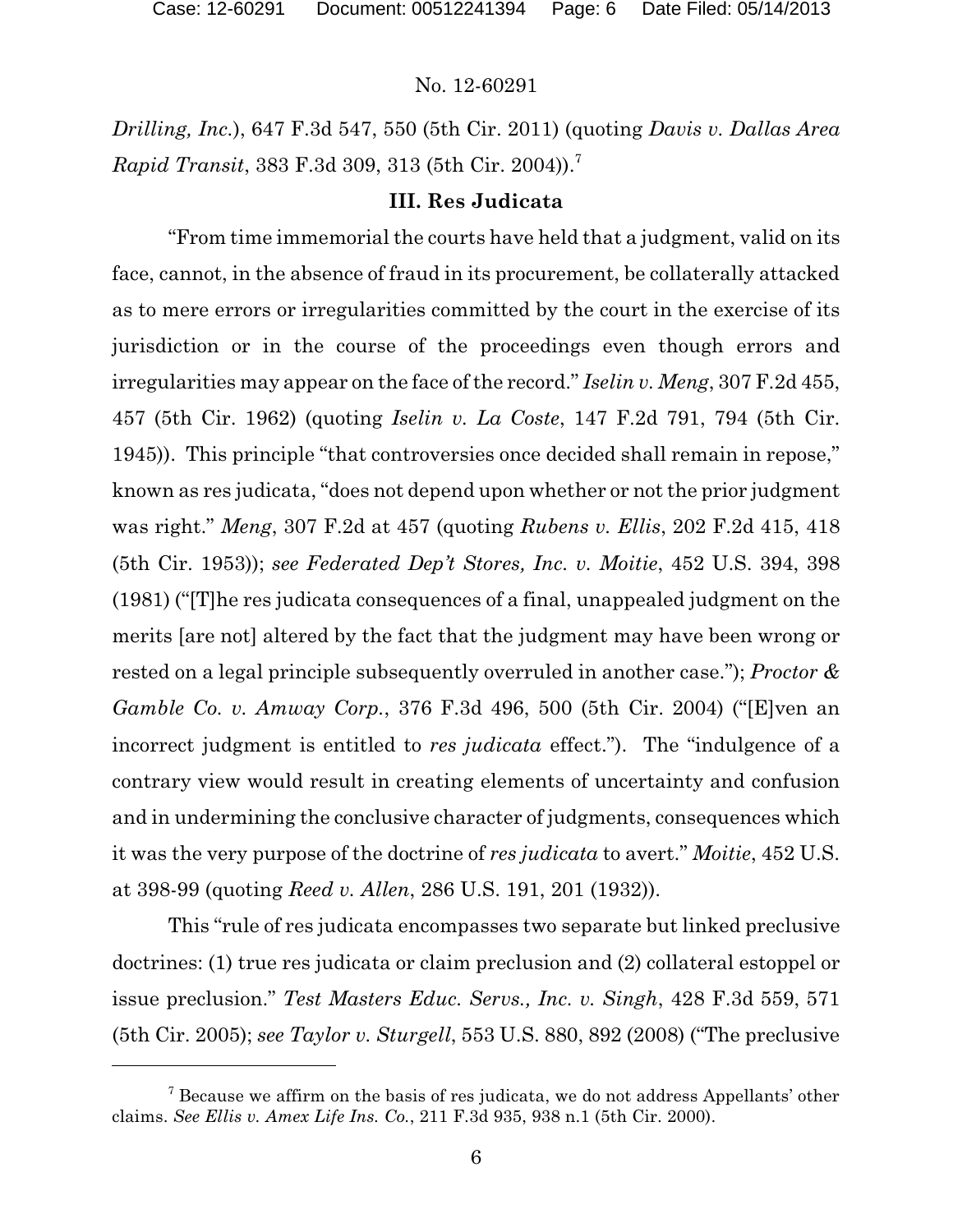effect of a judgment is defined by claim preclusion and issue preclusion, which are collectively referred to as 'res judicata.").<sup>8</sup> We can affirm on the basis of either doctrine. *See Osherow v. Ernst & Young, LLP (In re Intelogic Trace, Inc.)*, 200 F.3d 382, 391 (5th Cir. 2000).

True res judicata "has four elements: (1) the parties are identical or in privity; (2) the judgment in the prior action was rendered by a court of competent jurisdiction; (3) the prior action was concluded by a final judgment on the merits; and (4) the same claim or cause of action was involved in both actions." *Singh*, 428 F.3d at 571. The parties only dispute the third element: whether the prior action was (i) a final judgment and (ii) on the merits.

### **A. Final Judgment**

"A final judgment on the merits of an action precludes the parties or their privies from relitigating issues that were or could have been raised in that action." *Moitie*, 452 U.S. at 398. "[E]ven if the second suit is for a different cause of action, the right, question, or fact once so determined must, as between the same parties or their privies, be taken as conclusively established, *so long as the judgment in the first suit remains unmodified*." *Landmark Land Co. v. Office of Thrift Supervision*, 990 F.2d 807, 811 (5th Cir. 1993) (alteration in original) (quoting *S. Pac. R.R. Co. v. United States*, 168 U.S. 1, 48-49 (1897)). Accordingly, "[a] case pending appeal is res judicata and entitled to full faith and credit unless and until reversed on appeal." *Fid. Standard Life Ins. Co. v. First Nat'l Bank & Trust Co.*, 510 F.2d 272, 273 (5th Cir. 1975) (per curiam); *see*

<sup>8</sup> Relying on *Semtek Int'l Inc. v. Lockheed Martin Corp.*, 531 U.S. 497 (2001), Appellants appear to argue that state, and not federal, law controls this court's res judicata analysis. As the Supreme Court has clarified, however, *Semtek* stands for the proposition that "[t]he preclusive effect of a federal-court judgment"—in this case, the district court's *Comer I* decision—"is determined by federal common law." *Taylor*, 553 U.S. at 891 (citing *Semtek*, 531 U.S. at 507-08). Further, the choice of law is not determinative, as Mississippi applies a similar res judicata test. *See Reid ex rel. Reid v. Am. Premier Ins. Co.*, 814 So. 2d 141, 145 (Miss. 2002) (en banc).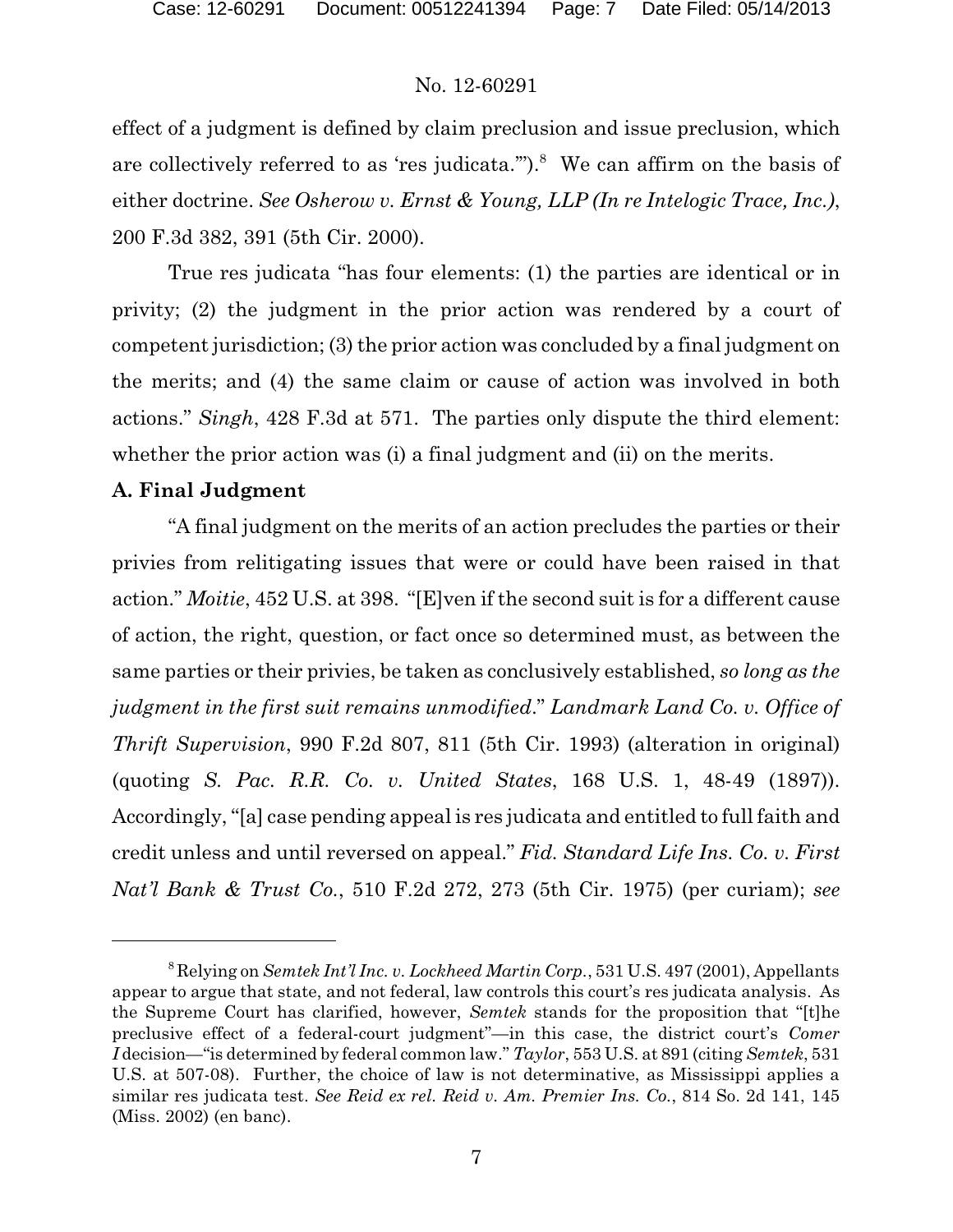*United States v. Munsingwear, Inc.*, 340 U.S. 36, 39 (1950) (declining to create an exception to res judicata for "those who have been prevented from obtaining the review to which they are entitled"); 18A CHARLES A. WRIGHT & ARTHUR D. MILLER,FEDERAL PRACTICE AND PROCEDURE § 4427 (2d ed. 2012) ("[R]es judicata ordinarily attaches to a final lower-court judgment even though an appeal has been taken and remains undecided."); *cf. Johnson Steel St. Rail Co. v. William Wharton, Jr., & Co.*, 152 U.S. 252, 261 (1894) (holding that the "existence or nonexistence of a right, in either party, to have the judgment in the prior suit reexamined, upon appeal or writ of error, cannot, in any case, control" the "inquiry as to the conclusiveness of a judgment in a prior suit between the same parties").

"This court retains control over an appeal until we issue a mandate. Before our mandate issues, we have the power to alter or modify our judgment." *Charpentier v. Ortco Contractors*, 480 F.3d 710, 713 (5th Cir. 2007) (per curiam) (citing *First Gibraltar Bank v. Morales*, 42 F.3d 895, 897 (5th Cir. 1995) (per curiam)). Accordingly, "[t]his court's decisions are 'not final until we issue a mandate.'" *United States v. Jackson*, 549 F.3d 963, 980 (5th Cir. 2008) (quoting *Charpentier*, 480 F.3d at 713). Absent the issuance of a mandate, "the original district court judgment remain[s] in effect." *Jackson*, 549 F.3d at 980.

"Unless otherwise expressly provided, the granting of a rehearing en banc vacates the panel opinion and judgment of the court and stays the mandate." 5TH CIR. R. 41.3. Once "the panel decision is vacated," it is "of no precedential value." *United States v. Pineda-Ortuno*, 952 F.2d 98, 102 (5th Cir. 1992) (citing R. 41.3); *see Selvage v. Lynaugh*, 842 F.2d 89, 91 (5th Cir. 1988) ("The grant of a rehearing en banc vacates the panel opinion, which thereafter has no force."), *cert. granted in part on other grounds*, 493 U.S. 888 (1989), *vacated sub nom.*, *Selvage v. Collins*, 494 U.S. 108 (1990).

Here, the district court's judgment in *Comer I* was final for the purpose of res judicata because the district court properly entered final judgment, and that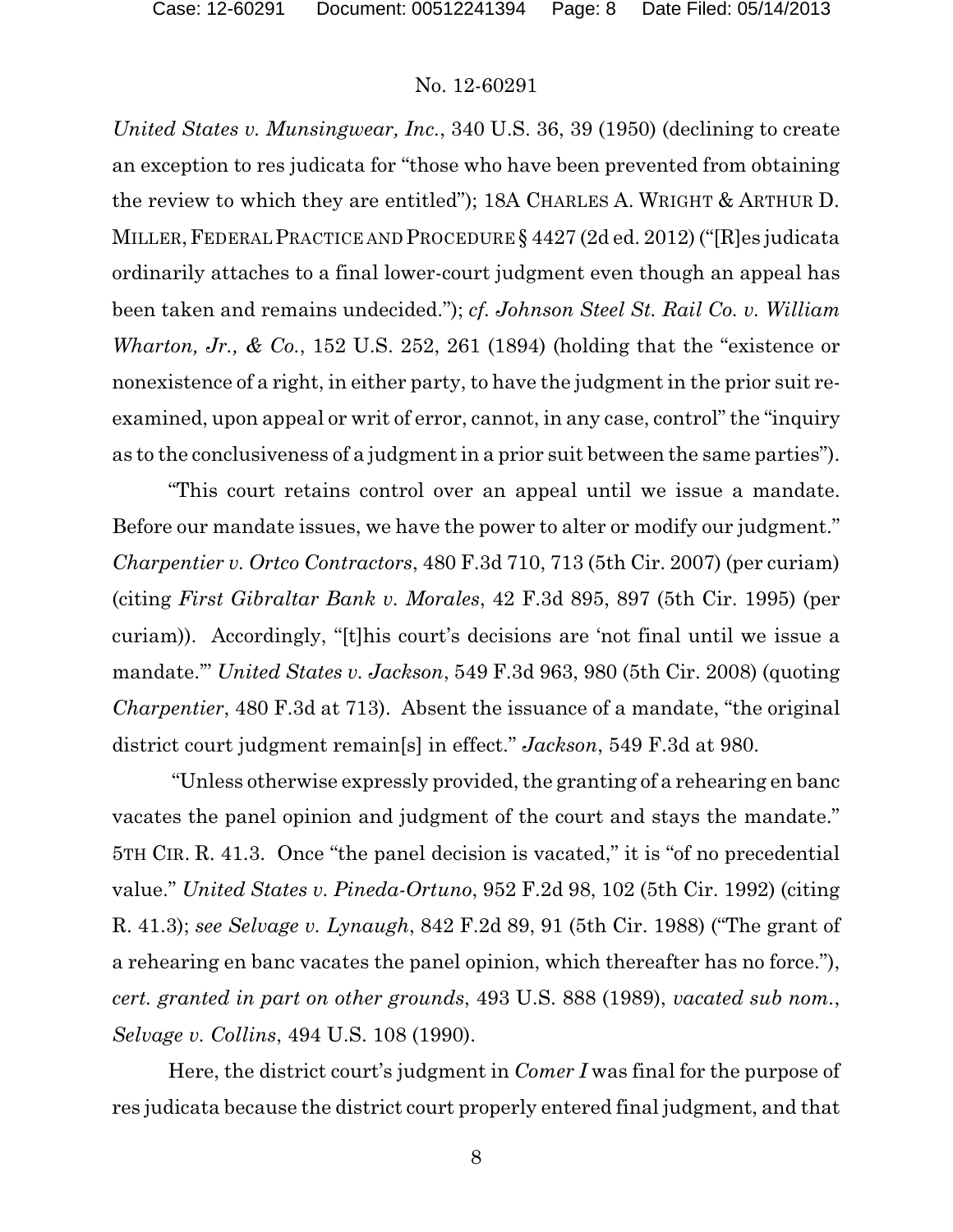judgment never was modified on appeal. The district court properly entered final judgment pursuant to FED. R. CIV. P. 58. Although this court issued a panel opinion reversing and remanding, in part, the district court, *see Comer*, 585 F.3d at 879-80, a member of this court "held mandate" before the scheduled "mandate pull date." This court then voted to grant rehearing en banc, in the process staying the issuance of a mandate and vacating the panel decision. *See* 5TH CIR. R. 41.3 (2010). Once this court determined that it lacked quorum, it issued an order dismissing the case, *see Comer*, 607 F.3d at 1055, and the clerk's office terminated the appeal "without judicial action."<sup>9</sup> The Supreme Court, in turn, denied Plaintiffs' petition for writ of mandamus. *In re Comer*, 131 S. Ct. at 902. At no point was the district court's judgment disturbed. Given that a district court judgment "is res judicata and entitled to full faith and credit unless and until reversed on appeal," *Fid. Standard*, 510 F.2d at 273, and that the district court's judgment in *Comer I* never was reversed or otherwise modified, the judgment was final for the purpose of res judicata. *See Landmark*, 990 F.2d at 811 (noting that a judgment in the first suit is final for the purpose of res judicata "*so long as the judgment remains unmodified*") (quoting *S. Pac. R.R.*, 168 U.S. at 48-49).

Appellants argue for an equitable exception on the basis that they did not receive meaningful appellate review in *Comer I*. However, such an exception is contrary to "the well-known rule that a federal court may not abrogate principles of res judicata out of equitable concerns." *IRS v. Teal (In re Teal)*, 16 F.3d 619, 622 n.6 (5th Cir. 1994) (per curiam); *see Munsingwear*, 340 U.S. at 39 (declining to create an equitable exception to res judicata for "those who have been

<sup>&</sup>lt;sup>9</sup> Appellants do not maintain that they filed a motion requesting that this court vacate the judgment of the district court and direct dismissal of the case. *See* WRIGHT & MILLER,  $supra$ , at  $\S$  4433 ("I]t is settled that if the parties fail to request such action and the appellate court merely dismisses the appeal, the judgment of the trial court continues to command preclusive effects.").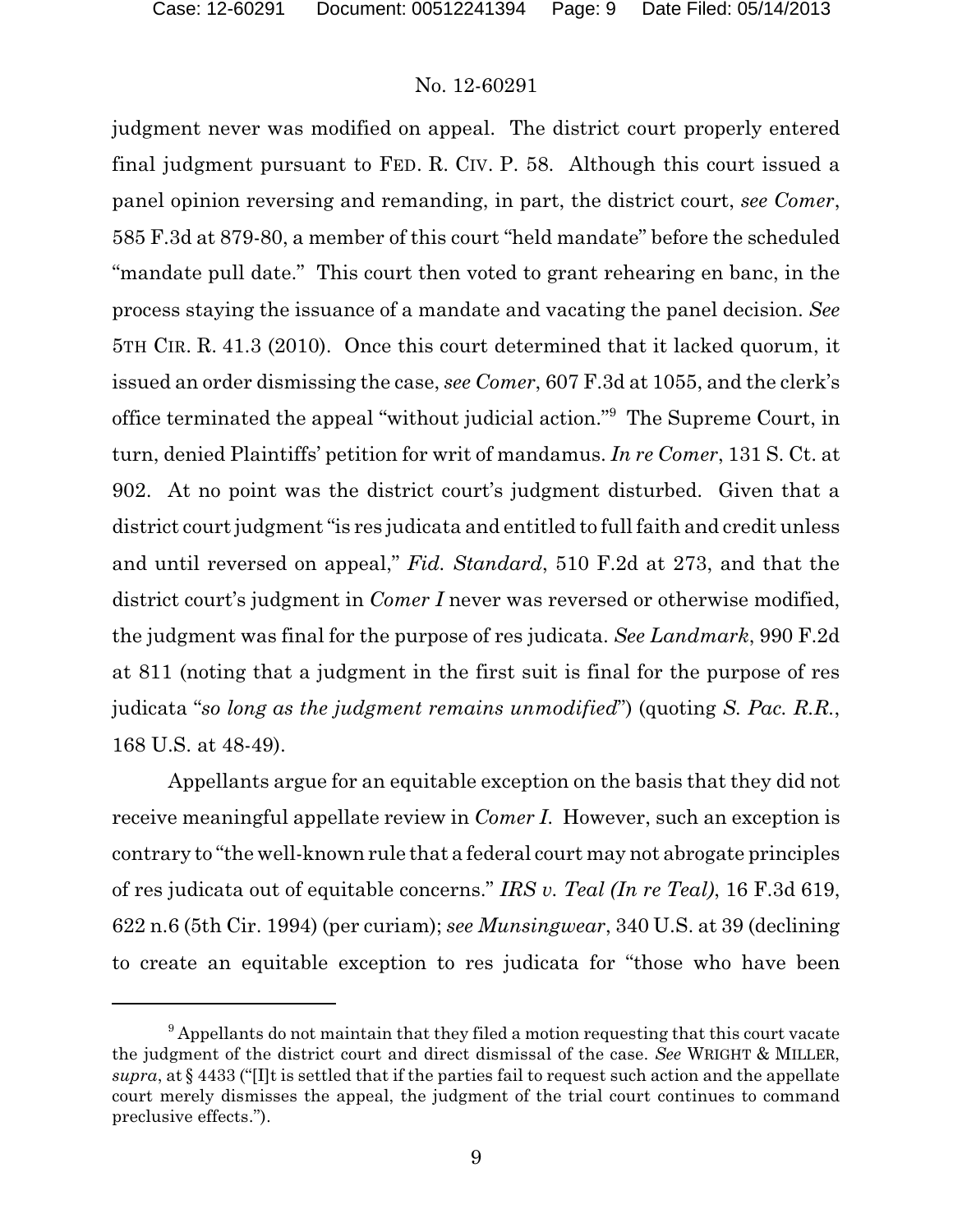prevented from obtaining the review to which they are entitled"); *Moitie*, 452 U.S. at 400 ("This Court's rigorous application of res judicata . . . makes clear that this Court recognizes no general equitable doctrine, such as that suggested by the Court of Appeals[.]"). Given that the Supreme Court "recognizes no general equitable" exception to its "rigorous application of res judicata," *see id*., Appellants' argument for one in this case is unavailing.

### **B. On the Merits**

"Although a jurisdictional ruling is technically not an adjudication on the merits, '[i]t has long been the rule that principles of res judicata apply to jurisdictional determinations—both subject matter and personal.'" *Frank C. Minvielle LLC v. Atl. Ref. Co.*, 337 F. App'x 429, 435 (5th Cir. 2009) (per curiam) (alteration in original) (quoting *Ins. Corp. of Ireland, Ltd. v. Compagnie des Bauxites de Guinee,* 456 U.S. 694, 702 n.9 (1982)); *see Kaspar Wire Works, Inc. v. Leco Eng'g & Mach., Inc.*, 575 F.2d 530, 534 (5th Cir. 1978) (observing that "a judgment of dismissal usually has the effect of an adjudication on the merits")*.*

Here, the district court's judgment was on the merits because the district court's decision in *Comer I* adjudicated the jurisdictional issues of standing and justiciability, and "res judicata appl[ies] to jurisdictional determinations." *Minvielle*, 337 F. App'x at 435 (quoting *Ins. Corp. of Ireland*, 456 U.S. at 702 n.9); *see Kaspar*, 575 F.2d at 534. Accordingly, "[a]lthough the dismissal of a complaint for lack of jurisdiction does not adjudicate the merit so as to make the case res judicata on the substance of the asserted claim, it does adjudicate the court's jurisdiction, and a second complaint cannot command a second consideration of the same jurisdictional claims." *Boone v. Kurtz*, 617 F.2d 435, 436 (5th Cir. 1980) (per curiam) (affirming the district court's *sua sponte*